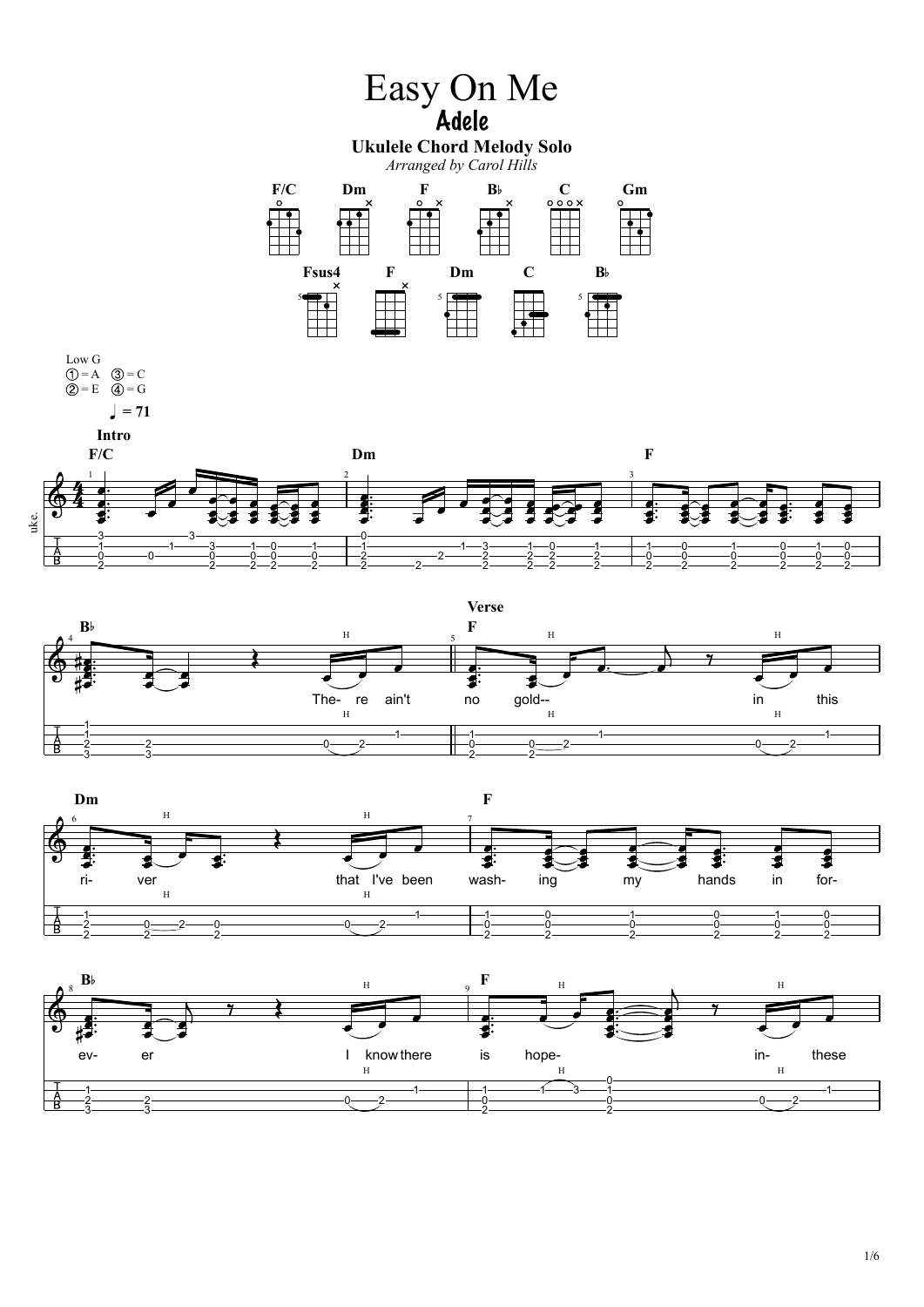









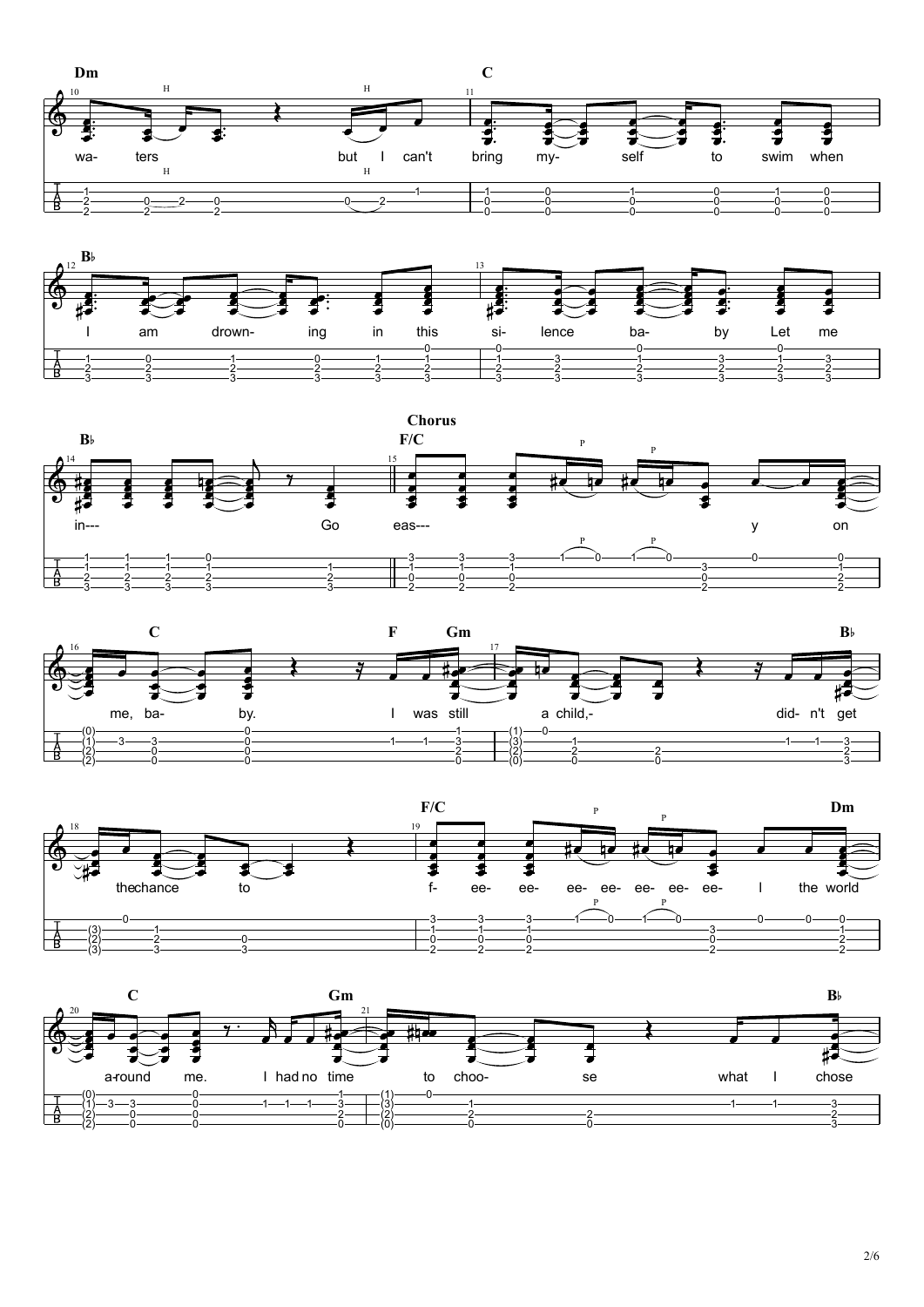









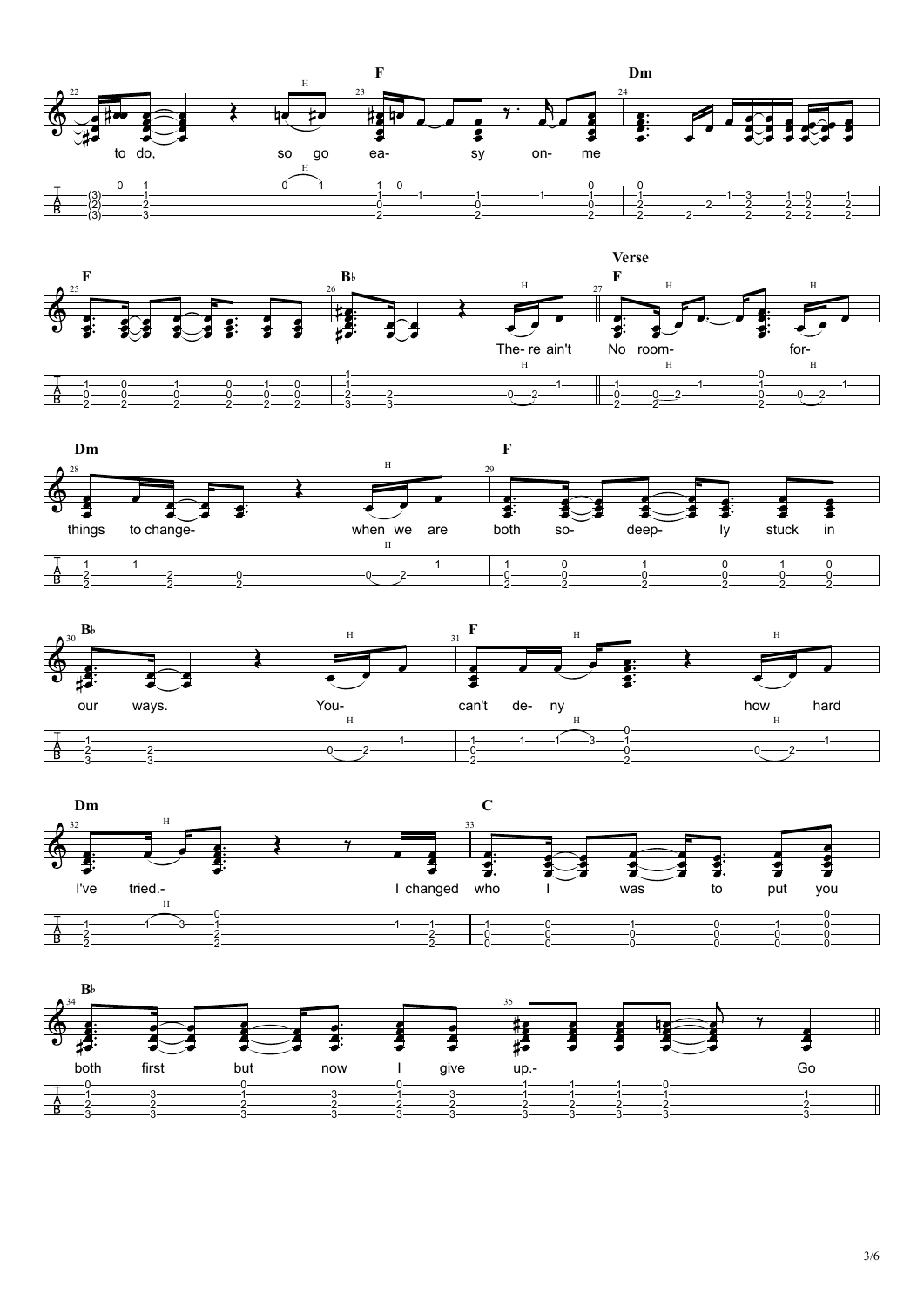











 **Bridge**

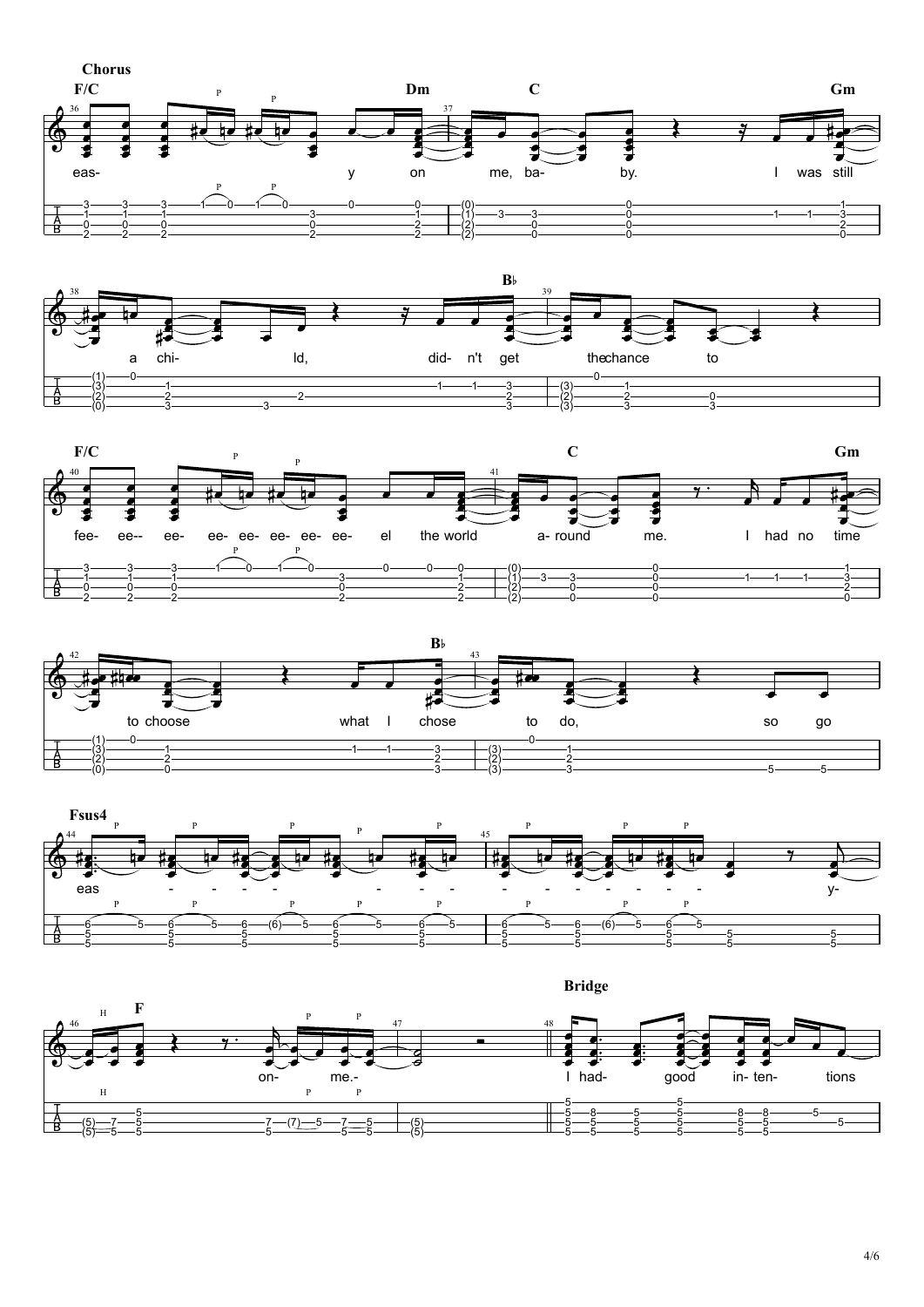